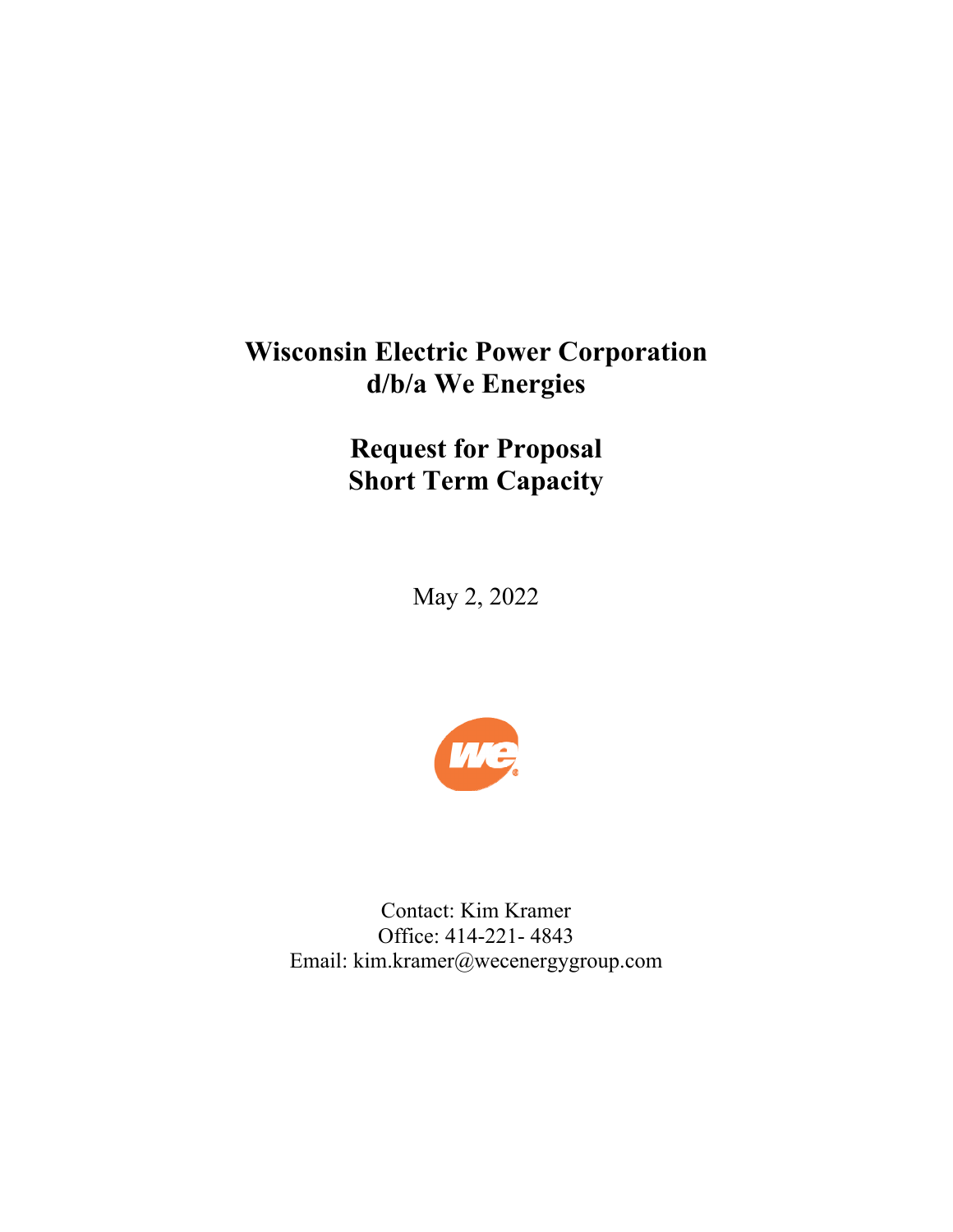# **BACKGROUND**

Wisconsin Electric Power Company d/b/a We Energies (WEPCo), requests proposals (Proposals) for the purpose of acquiring capacity sourced from MISO LRZ 2 and will also consider capacity sourced from MISO LRZ 1,3,4,5,6 or 7. The RFP capacity targets by Planning Year are as follows:

#### **Table 1**

| <b>Planning Year</b> | <b>Period</b>                     | <b>ZRC Quantities (MW)</b> |
|----------------------|-----------------------------------|----------------------------|
| 2023-2024            | June 1, 2023 through May 31, 2024 | 300                        |
| 2024-2025            | June 1, 2024 through May 31, 2025 | 250                        |
| 2025-2026            | June 1, 2025 through May 31, 2026 | 350                        |

## **PRODUCT**

We Energies is seeking MISO LRZ 2 capacity and MISO LRZ 1,3,4,5,6 or 7 capacity. Bidders may offer individual planning years or multi-planning year bids; amount of Capacity offered may vary from year to year. **There is NO energy purchase associated with this transaction only Zonal Resource Credits.** 

Any transfer shall occur after January 1, but before March 1, of the applicable year. After the Buyer has confirmed electronic transfer of the Quantity in MISO's Module E Capacity Tracking ("MECT") tool, Bidder shall provide the Buyer with an invoice for the amount due for the Quantity transferred by Bidder for the prompt MISO Planning Year. If a multi-year bid is awarded, transfer will occur annually before March 1 and Bidder shall invoice Buyer upon successful ZRC transfer. Parties acknowledge and agree that the payment terms described herein shall supersede and replace the applicable provisions of any Master Agreement currently in effect with any Bidder with respect to this Transaction only.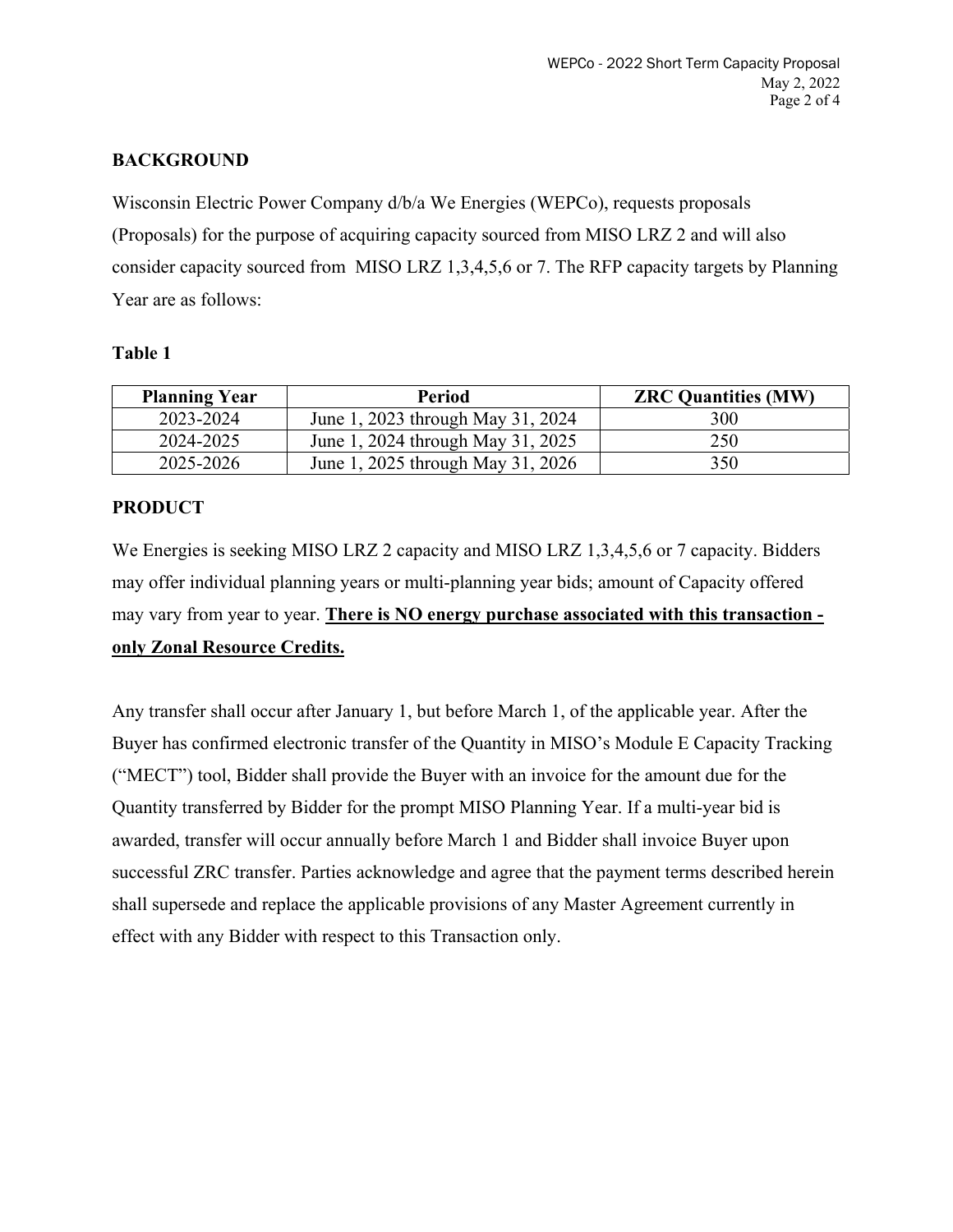#### **PROCESS SCHEDULE**

The Solicitation will be executed on the following schedule:

#### **Table 2**

| <b>Task   RFP Milestone</b>  | <b>Target Date</b> |
|------------------------------|--------------------|
| <b>RFP</b> Release           | May 2, 2022        |
| RFP Response Package Due     | May 20, 2022       |
| Notification of Awards       | June 1, 2022       |
| <b>Execute of Agreements</b> | June 10, 2022      |

**All due dates assume 5:00 PM Prevailing Central Time on the date referenced** 

# **RESERVATION OF RIGHTS**

Bidder's Proposal will be deemed accepted only when a definitive agreement with respect to such proposal has been executed by WEPCo and the Bidder. WEPCo reserves the right, without qualification and in its sole and absolute discretion, to (i) reject any and/or all proposals for any reason and without obligation to assign or disclose any reason(s) for rejection, (ii) waive any informality, technicality or deficiency in proposals received, (iii) request credit assurance if deemed necessary based on review of bidder's creditworthiness and (iv) terminate negotiations at any time during the RFP process for any reason and without obligation to assign or disclose any reason(s) for rejection. In addition, WEPCo reserves the right, in its sole discretion, to modify or waive any of the criteria contained herein and/or the process described herein. Those who submit proposals agree to do so without recourse against WEPCo for either rejection or failure to execute a PPA for any reason.

BY PARTICIPATING IN THE RFP PROCESS, EACH BIDDER AGREES THAT (A) EXCEPT TO THE EXTENT CONTAINED IN A DEFINITIVE AGREEMENT WITH BIDDER, ANY AND ALL INFORMATION FURNISHED BY WEPCO IN CONNECTION WITH THIS RFP IS BEING OR WILL BE PROVIDED WITHOUT ANY REPRESENTATION OR WARRANTY, EXPRESS OR IMPLIED, OF ANY KIND, INCLUDING, WITHOUT LIMITATION, AS TO THE ACCURACY OR COMPLETENESS OF SUCH INFORMATION, AND (B) EXCEPT AS OTHERWISE PROVIDED IN A DEFINITIVE AGREEMENT, NEITHER WEPCO OR ANY OF ITS AFFILIATES OR ANY OF THEIR RESPECTIVE DIRECTORS, OFFICERS, EMPLOYEES, AGENTS OR REPRESENTATIVES SHALL HAVE ANY LIABILITY TO ANY BIDDER, ANY OF ITS AFFILIATES OR ANY OF RESPECTIVE DIRECTORS, OFFICERS, MEMBERS, PARTNERS, EMPLOYEES, AGENTS, REPRESENTATIVES, ADVISORS, LENDERS, OR INVESTORS RELATING TO OR ARISING FROM THE USE OF OR RELIANCE UPON ANY SUCH INFORMATION OR ANY ERRORS OR OMISSIONS THEREIN OR OTHERWISE IN CONNECTION WITH THIS RFP.